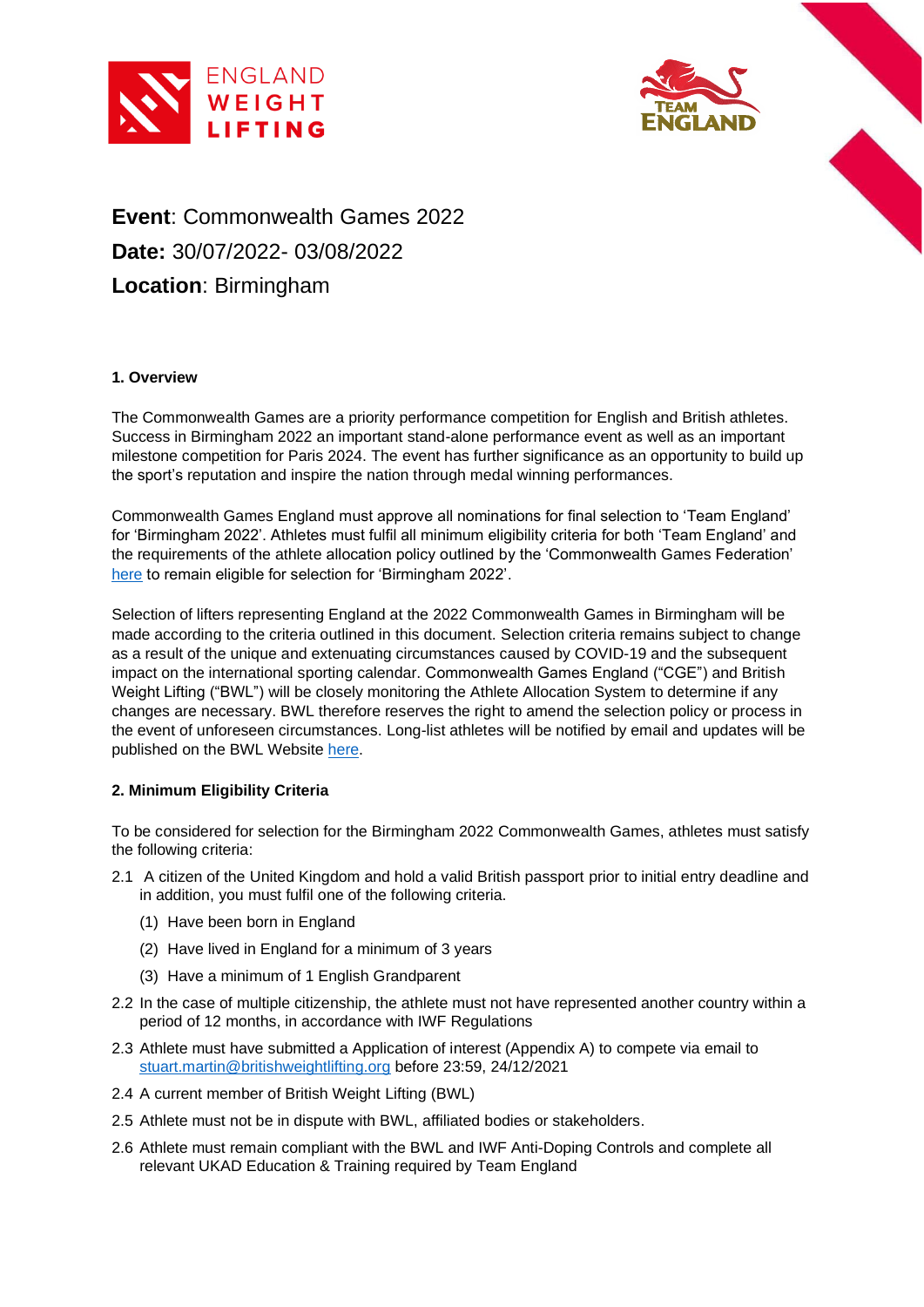- 2.7 Athlete must meet the codes of conduct laid out by British Weight Lifting by signing the 'Athlete agreement'
- 2.8 Athlete must meet the codes of conduct laid out by Commonwealth Games England by signing the Team England 'Team Members Agreement' and the CGF Entry and Eligibility Form.
- 2.9 Athlete must display appropriate behaviours at all competitions and training camps as outlined in the 'BWL Athlete agreement'
- 2.10 Athlete must feature on the 'IWF Commonwealth Ranking list' [here](https://iwf.sport/downloads/?did=2049) in the weight category(s) they wish to be considered for at the end of the 'IWF Commonwealth ranking period', 01/01/2021 – 14/02/2022. Results lifted at the following events meet the eligibility requirements to be included on the 'IWF Commonwealth Ranking list'.
	- British Senior Championships (June 2021)
	- Tokyo 2020 Olympic Games (July 2021)
	- EWF European Junior Championships (September 2021)
	- IWF World Youth Championships (October 2021)
	- Commonwealth Senior Championships (December 2021) Cancelled
	- IWF World Senior Championships (December 2021)
	- British Senior Championships (January 2022)
	- CWF Continental championships in Mauritius, Canada, New Zealand, Singapore (February 2022) Cancelled
- 2.11 Athlete must have lifted the development qualification standard (3.3) in the weight category they wish to be considered for at the following competitions during the England Commonwealth ranking period 01/01/2021 – 27/04/2022:
	- Any competition outlined in 2.10 of this selection policy
	- EWF European Under 23 Championships (September 2021)
	- British Open (November 2021)
	- Welsh Championships (11 December 2021)
	- EWF European Senior Championships (April 2022) Cancelled / Moved to later date
	- England CWG Trial event (24<sup>th</sup> April 2022)
- 2.12 Athletes must have set up an ADAMS whereabouts profile and have submitted completed whereabouts information online before 23:59, 16/01/2021. Whereabouts must be complete with overnight accommodation and a daily 1-hour time slot for the full period of 25/04/2022 – 07/08/2022
- 2.13 Athletes must declare their chosen weight category to the BWL 'Head of Performance' no later than 20/02/2022, by returning the form attached to the end of this document in 'Appendix B – Athlete's Chosen weight category'

*(Any queries about the 'Minimum Eligibility Criteria' for this competition should be sent to BWL Head of Performance [stuart.martin@britishweightlifting.org\)](mailto:stuart.martin@britishweightlifting.org)*

## **3. Qualification standards**

BWL's will select a team which prioritises the athletes which have the best potential to win Medals and contribute to the overall performance of the team at Birmingham 2022 Commonwealth Games. In categories where an athlete does not demonstrate clear medal potential in a category, this policy allows for the selection of younger weightlifters who demonstrate a long-term commitment to Weightlifting and the potential to win Medals at the following events (in order of priority) Paris 2024 Olympics, the 2026 Commonwealth games, and Los Angeles 2028 olympics.

## **3.1 The maximum team size for this event is eight (8) male and eight (8) female athletes**

## **3.2 The number of lifters selected in each weight category will not exceed one (1)**

## *3.3* **Performance standards**

The athlete must lift the relevant standard in the same category during the qualification period (2.11)

## **Women's Categories**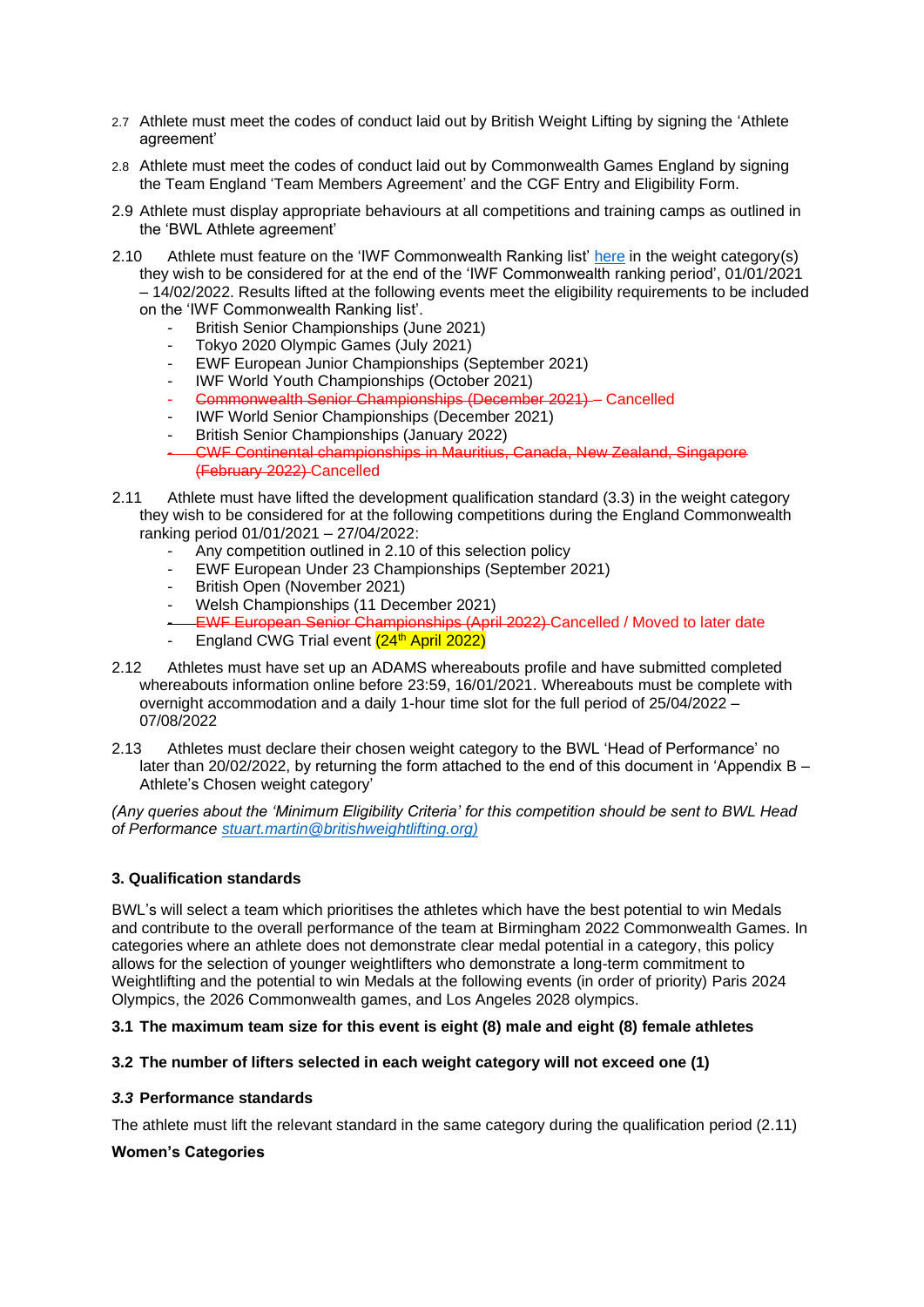| w49 | --<br>W55  | w59 | w64 | $\rightarrow$<br>w71 | w76 | w87 | <b>w87</b> |
|-----|------------|-----|-----|----------------------|-----|-----|------------|
| 153 | 174<br>ᆠᄼᆠ | 182 | 187 | 197                  | 202 | 208 | 222        |

*Men's Categories*

| m55 | m61        | $\sim$<br>m67 | 250 | m81 | m96        | m109 | $m109 +$ |
|-----|------------|---------------|-----|-----|------------|------|----------|
| 213 | つら1<br>∠J⊥ | 270           | 281 | 297 | 24F<br>315 | 329  | 340      |

## *3.4 Development Standards*

The athlete must lift the relevant standard in the same category during the qualification period (2.11)

## **Women's Categories**

| w49 | w <sub>55</sub> | w <sub>59</sub> | w64 | w71 | w76 | w87 | w87+ |
|-----|-----------------|-----------------|-----|-----|-----|-----|------|
| 148 | 164             | 175             | 180 | 189 | 194 | 200 | 213  |

## *Men's Categories*

| m55 | m61 | m67 | m <sub>73</sub>     | m81 | m96 | m109 | m109+ |
|-----|-----|-----|---------------------|-----|-----|------|-------|
| 204 | 241 | 260 | 771<br><u> 41 L</u> | 285 | 303 | 316  | 327   |

## **4. Selection Process**

The selection panel will convene to select athletes during the week beginning 25/04/2022 (subject to change by BWL). The selection process will be conducted by a BWL selection panel,who will be provided with the following supporting information:

- **(1) The most up to date copy of the 'IWF Commonwealth Ranking list' [here](https://iwf.sport/downloads/?did=2049)**
- **(2) BWL Absolute Ranking lists -** of Eligible England weightlifters for each category
- **(3) BWL Athlete Dashboard -** containing key information about each athlete to support voting members to make informed, objective decisions. The Dashboard includes the following information on each athlete:
- *UKS Performance Funnels*
- *Analysis of results recorded at all relevant qualification events (2.11)*

*The advice and experience of the BWL performance team and International Arena coaches who work regularly with athletes during training camps and international competitions will also be considered throughout the selection process to evaluate whether athletes demonstrate the necessary performance behaviours to deliver medal winning performances at Birmingham 2022.*

The W45, W81, M89, M102 are not included as categories at 'Birmingham 2022' and performances recorded in these categories are not recognised on the IWF Commonwealth Games ranking list'. However, during selection discussions any performances (from relevant events [2.11]) in these categories will be considered as performance for the following corresponding categories:

- *W45kg category performances will be considered as W49kg category performances*
- *W81kg category performances will be considered as W87kg category performances*
- *M89kg category performances will be considered as M96kg category performances*
- *M102kg category performances will be considered as M109kg category performances*

## **Selection process will take place in 2 phases**

## **Phase 1 (Selection based on athlete's potential to win medals at Birmingham 2022)**

- 4.1 If the athlete has achieved the Performance standard (3.3), the BWL selection panel must determine if the athlete is on trajectory to challenge for a medal in their respective category at Birmingham 2022 considering all of the following criteria:
	- *4.1.1 Competition results from relevant qualification events (2.11)*
	- *4.1.2 Performance Trajectory*
	- *4.1.3 The lifter's Average number of successful lifts made in the last 4 competitions should be >=4/6 lifts (see appendix 2)*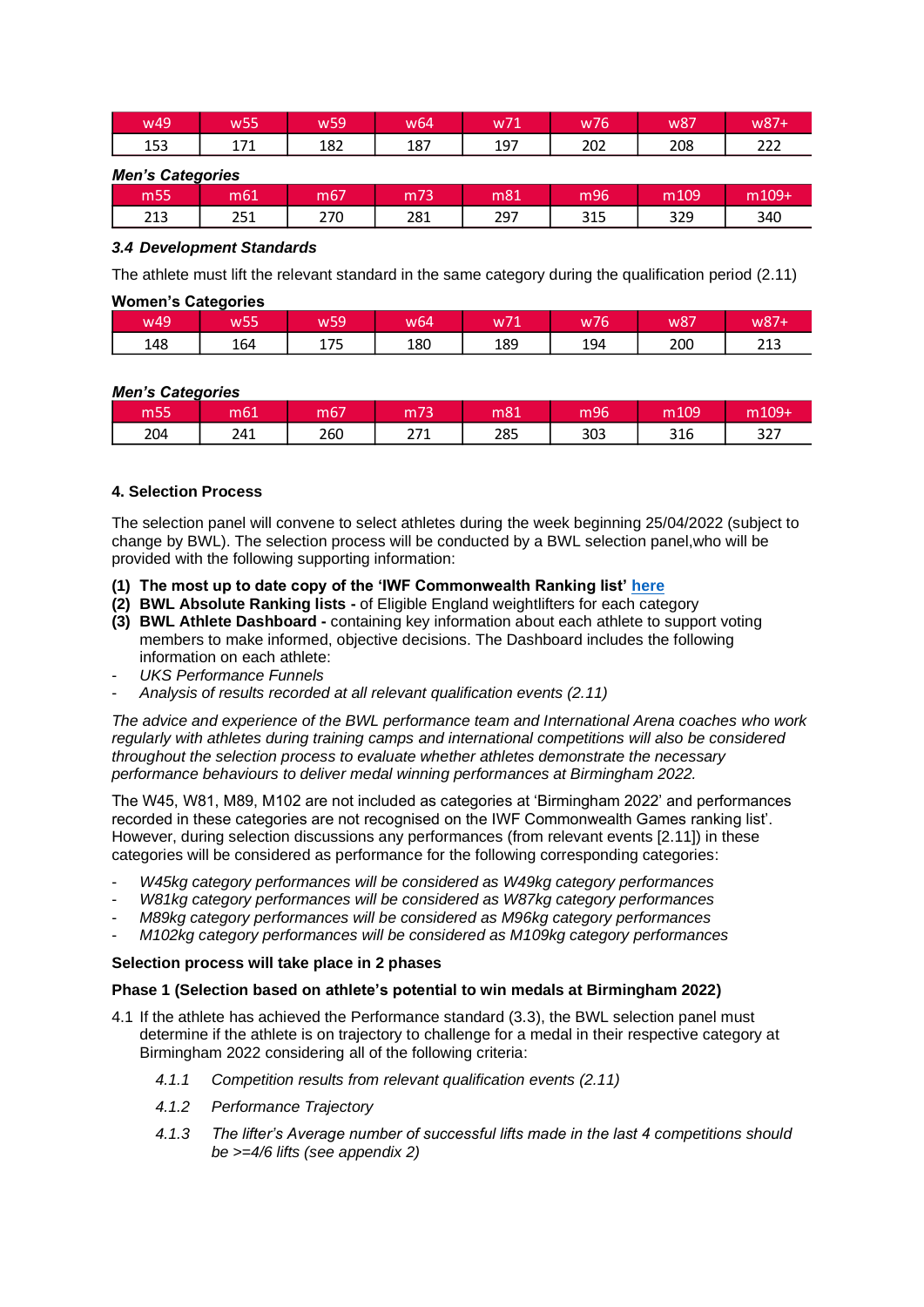- *4.1.4 Athletes' engagement with England Commonwealth Games Training Squads and performance reviews*
- *4.1.5 International Performance trends and predicted Commonwealth medal zones*

## **Phase 2 (Final team Selection)**

- *4.2* If the number of athletes per category eligible for selection using the criteria in (4.1) is greater than the maximum number of athletes per weight category (3.2), the selection panel at their discretion reserves the right to select the athlete who demonstrates the potential to win Medals at the following events (in order of priority) Paris 2024 Olympics, the 2026 Commonwealth Games, and Los Angeles 2028 Oympics.
- 4.3 If the number of athletes identified using the criteria in (4.1) is less than the maximum number of lifters per category (3.2), the selection panel at their discretion reserves the right to select athletes who have demonstrated the greatest potential to medal at Paris 2024, LA 2028 or the 2026 Commonwealth Games, subject to them having achieved the 'Development Standard' (3.4)
- 4.4 At point of selection the selection panel at their discretion reserves the right to set additional conditions of selection for all athletes in any of the following key areas:
	- *4.4.1 Capability to deliver against performance targets*
	- *4.4.2 Athlete Health & Fitness*
	- 4.4.3 *Performance trajectory*
	- 4.4.4 *Engagement with the performance team and the England Commonwealth Games training squad (e.g. Attendance at Camps, Squads and Education sessions)*
- 4.5 An athlete must consistently display performance related behaviours as outlined by the BWL Athlete agreement, which provide the selection panel with confidence that the athlete will not negatively affect the performance of other selected athletes. The selection panel at their discretion reserves the right not to select an athlete if reasonable concerns exist about their behaviour, which the panel feel could negatively impact the following:
	- *4.5.1 The performance of the athlete*
	- *4.5.2 The performance of the team as a whole*
	- *4.5.3 The reputation of BWL.*
	- *4.5.4 The health, wellbeing and safety of athletes, coaches, and support staff*

## **5. Funding**

This event is funded by Sport England, BWL & Commonwealth Games England. Specific rules apply to sponsorship around the Commonwealth Games. It is an athlete's responsibility to carefully read the BWL 'athlete agreement' and Commonwealth Games England 'Team member agreement' and fully comply with the requirements of these legal documents. Failure to do so could result in de-selection.

BWL recognise that Athletes may have sponsors who support them in the lead up to this competition, where these sponsors have asked to be promoted by the athlete following their selection we recommend they contact the BWL Head of Performance in order to discuss any potential conflicts with current or potential partners.

## **6. Obligations**

Selected athletes will be required to:

- 6.1 Sign a BWL 'Athlete Agreement', including the most up do date code of conduct
- 6.2 Sign a Commonwealth Games England Team Member agreement
- 6.3 Attend agreed team camps or activities prior to Birmingham 2022 as reasonably requested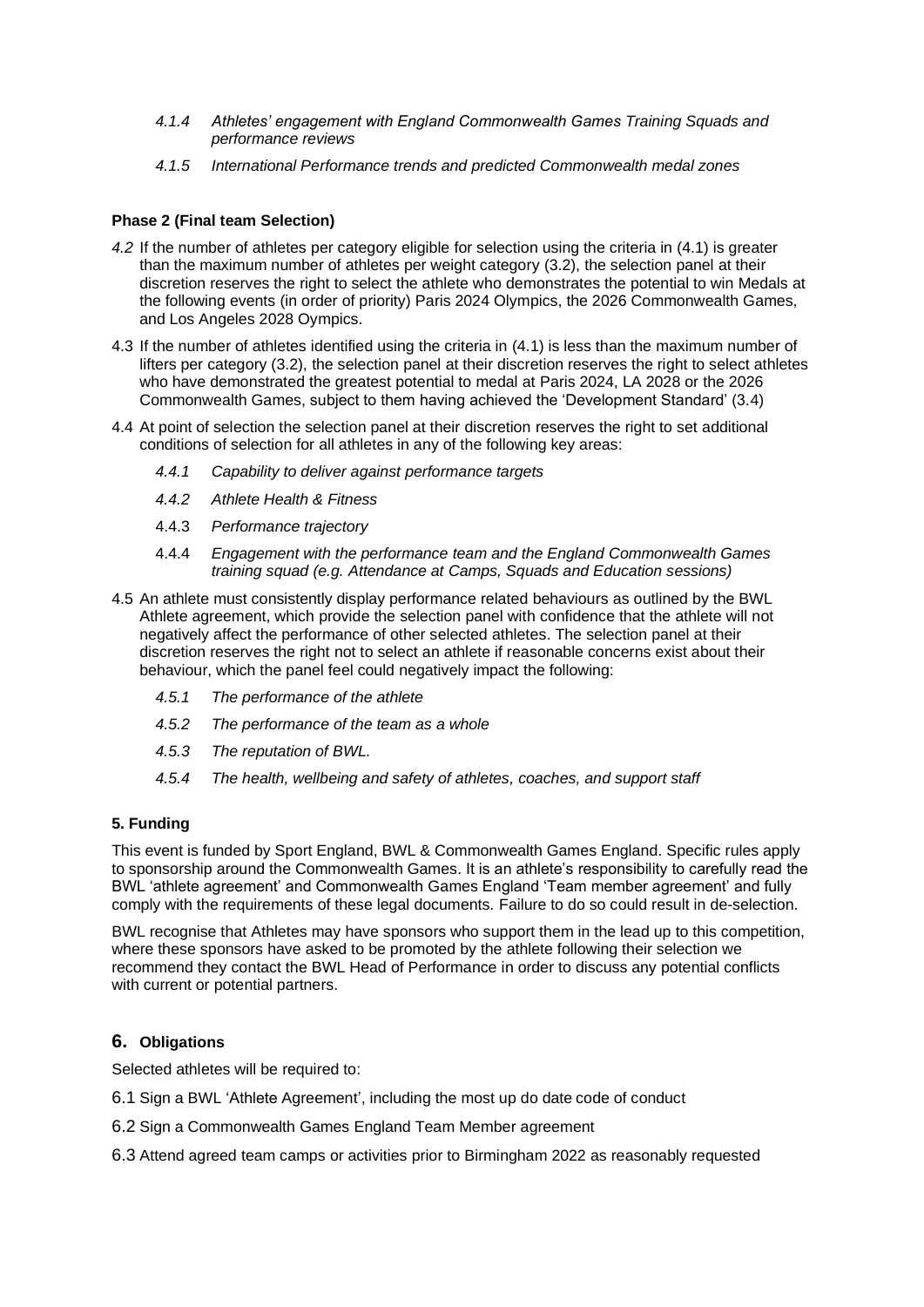- 6.4 Work with the performance team to agree a competition strategy which aligns to performance targets at this competition.
- 6.5 Adhere to specified travel dates organised by BWL
- 6.6 Stay in the Commonwealth Games Village for at the least four (4) nights around competition, to meet potential IWF anti-doping control requirements
- 6.7 Wear appropriate apparel as specified by BWL at all camps, events, and Birmingham 2022
- 6.8 Inform BWL immediately should their preparation or strategy be interrupted in any way, including injury and illness, between point of nomination and Birmingham 2022
- 6.9 Submit training and bodyweight information as requested by BWL
- 6.10 Keep your selection confidential until an official press release by BWL and 'Team England' has taken place

## **7. Confirmation of Fitness and deselection**

Each selected athlete must consistently display performance related behaviours, which provide the BWL Performance team and Selection panel with confidence that they can achieve key performance targets.

The Selection panel under the advice of the BWL Performance team reserve the right to deselect any athlete who fails to adhere to the terms outlined in this selection policy & the 'BWL athlete agreement', or who has failed or refused to prove their form or fitness as highlighted below.

- 7.1 Any cause for concern over injury or illness arising from an examination or otherwise will lead to the athlete needing to demonstrate fitness at the discretion of the BWL Head of Performance by undergoing fitness assessments with appropriate medical practitioners, regardless of whether they have done so previously. BWL will provide reasonable notice of no less than 3 days.
- 7.2 If an athlete displays inappropriate or unacceptable behaviour that reflects poorly on BWL, themselves or other selected team members, BWL is entitled to investigate the situation fully. If the actions of the athlete cannot be resolved, negatively affect other selected team members or there is a risk that there will be a negative effect on performance of other individuals or the team at the championships, then BWL may outline an appropriate course of action to resolve the situation, which may include informal or formal disciplinary action and deselection if a resolution is not deemed possible without having an impact on the performance of the team.
- 7.3 Athletes are expected to achieve key performance targets at Birmingham 2022, If an athlete has an injury or, in the reasonable opinion of the Selection panel, lacks fitness prior to their formal selection to the Team by Commonwealth Games England, then designated medical, coaching, sport science personnel and/or the BWL Head of Performance (as appropriate) will be entitled to make an assessment of the athlete's management of their injury, rehabilitation, preparation and/or their commitment and adherence to training and rehabilitation with a view to determining whether the athlete can achieve full fitness and perform optimally at the Games. The athlete under review will be entitled to make representation during the process of this decision being reached.
- 7.4 The BWL Head of Performance will be entitled to specify any reasonable method requiring a selected athlete to confirm their continued health and fitness, which might include, participating in certain competitions, attending meetings or squad training, or undergoing a fitness assessment
- 7.5 All nominated athletes will be expected to attend all preparation camps where they must demonstrate through their training performance and training plan that they are on target to, as a minimum, lift equal to their personal best at the Games

If the panel decides that an athlete has failed to adhere to the code of conduct, has failed to demonstrate the appropriate form & fitness, or refused to prove their form & fitness as reasonably requested, they will be entitled to appeal this decision and provide written representation (9.0).

Subject to the conclusion of any ongoing athlete appeals the BWL Selection panel reserves the right to replace a deselected athlete with another eligible athlete that demonstrates appropriate form &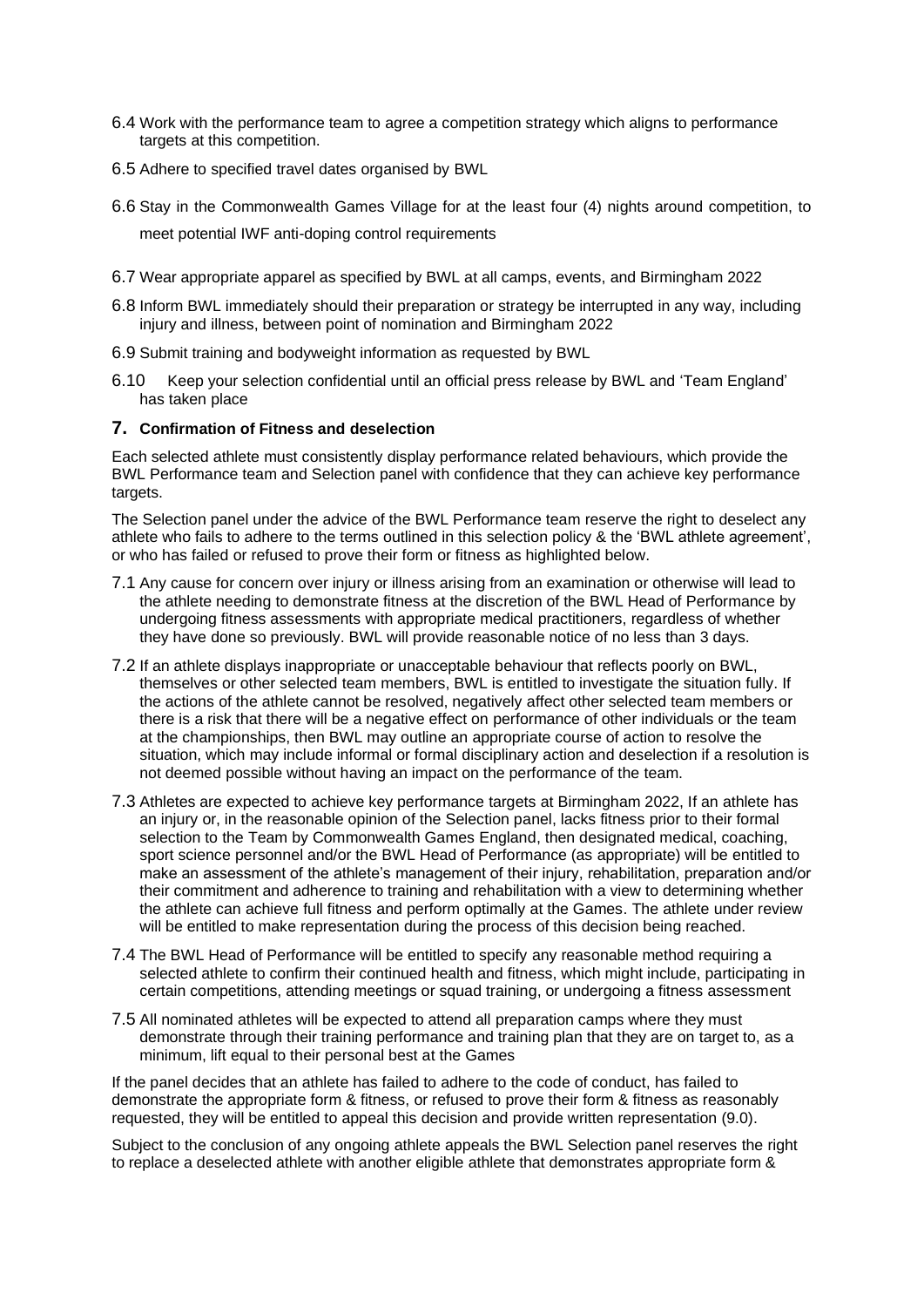fitness to achieve performance objectives at Birmingham 2022. Deadline for Athlete replacement is 22<sup>nd</sup> June 2022 prior to BWL making Final nominations to Team England.

## **8. Selection Panel**

The selection panel will be chaired by the Chair of BWL's Performance Advisory Group and will comprise of:

- Chair of the Performance Advisory Group (Chair)
- England Performance Coach
- England Performance Coach
- 1 member of the Performance Advisory Group
- Commonwealth Games England sport manager (Independent)

Other members of BWL and the 'England Athlete Representative' may be in attendance in a nonvoting capacity to supply background information and technical or medical information.

A written summary of the notes from this meeting will be recorded and available to an athlete on request in the event an athlete wishes to consider appealing the selection panel's decision.

Athletes will be informed by email of the selection decision no later than 17:00 on Friday 29/04/2022 (subject to change by BWL).

Athletes who are not selected or who are deselected will be provided with a clear reason for their nonselection to allow them to make an informed decision on whether to appeal.

All conflicts of interest will be declared. A conflicted individual will not vote on that particular selection or be permitted to contribute to discussions unless their views are specifically requested by the Chair of the Panel.

In the event of a tied vote the Chair of the Performance Committee will cast the deciding vote.

## **9. Appeals**

Athletes have the right to appeal their non-selection in accordance with the "BWL Selection Appeals Policy". A copy can be obtained [here.](https://britishweightlifting.org/resources/bwl-selection-policy---appeal-procedure-for-b2022-commonwealth-games-091221085909.pdf) Deadline for submitting appeals is 12:00, 04/05/2022 (subject to change by BWL).

Athletes have the right to appeal if they are de-selected in accordance with the "BWL Selection Appeals Policy"..

BWL reserves the right to deselect athletes if sufficient evidence exists to suggest that an athlete is not meeting the conditions of this policy. BWL will give athletes a minimum of 3 days to notify BWL of intention to appeal their deselection.

BWL / CGE will not take further action to remove an athlete's eligibility to compete until a decision on any appeal has been reached.

Prior to BWLs final nomination of athletes to Commonwealth Games England on the 22/06/2022, BWL reserve the right to select another eligible athlete to replace a deselected athlete once the appeal process has been concluded.

The appeals panel will be chaired by a member of the Independent Chairman of BWL (who was not a member of the original selection panel (8.0) and will comprise of.

- The Independent Chairman of BWL
- Independent Director of BWL (Performance experience)
- BWL CEO

All conflicts of interest will be declared. A conflicted individual will not vote on that particular selection or be permitted to contribute to discussions, unless their views are specifically requested by the Chair of the Panel. In the event of a tied vote the Chair will cast the deciding vote.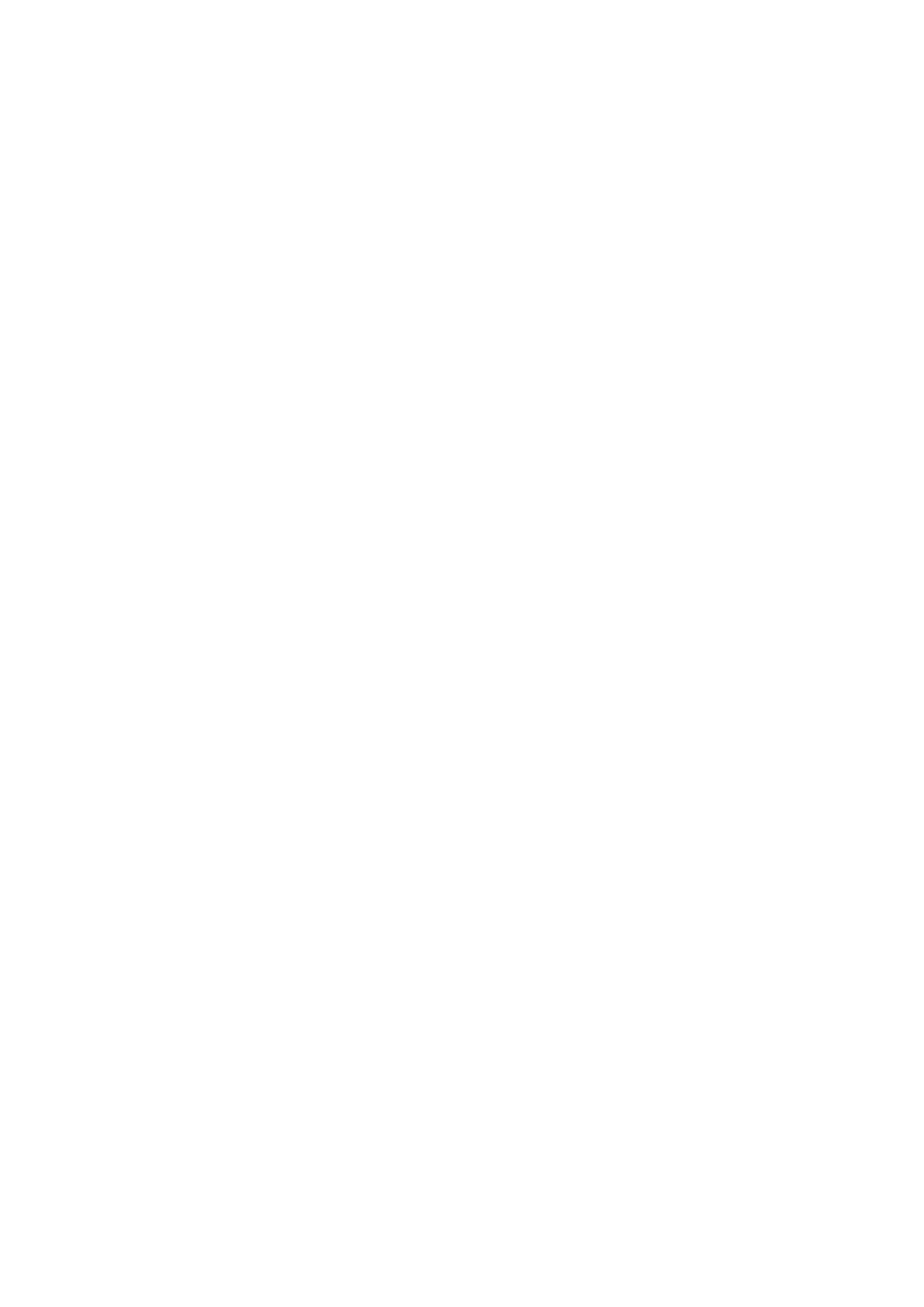# **Appendix A: Application of interest Form for an athlete wishing to be selected for the Birmingham 2022 Commonwealth Games**

## **Athlete's Name:**

Please accept my application for consideration for selection to the England Weightlifting Team for the Birmingham 2022 Commonwealth Games

I acknowledge that I have read, understood, and agree to follow the British Weight Lifting selection criteria for the Birmingham 2022 Commonwealth Games

I agree that as a condition of my participation in the Games, I will be obliged to enter into the following agreements prior to my nomination to Commonwealth Games England

- The Team England Team Members Agreement'
- The British Weight Lifting's 'Athlete Agreement'

#### **ATHLETE STATEMENTS**

- 1. I wish to be considered for selection to Team England for the Birmingham 2022 Commonwealth Games in the weightlifting competition, agree to adhere to the BWL selection policy and agree to facilitate the various procedures laid out in that policy and to provide such assistance and information as BWL and Commonwealth Games England shall reasonably require in connection with the selection process laid out
- 2. I agree to cooperate with the BWL and Team England Medical Officers (and each of any other medical specialists and BWL staff involved in any fitness assessment process contemplated by the selection policy) in connection with all the medical assessments and fitness tests mentioned in this policy to the extent necessary to allow for the communication of information regarding my health, fitness and ability to compete
- 3. I agree that medical personnel will be permitted to communicate the findings of any assessments or tests strictly and only for the purpose of selection. Therefore, I agree to waive any right to medical confidentiality for the purpose of selection under the policy
- 4. I agree to work cooperatively with any staff that BWL designate to support the Team, and undertake to ensure that that any parties associated with me (including my personal coach) cooperate likewise
- 5. My normal contact details for further correspondence are given below. I undertake to notify British Weight Lifting's Head of Performance immediately should these details change

#### **Address:**

**Telephone Number:**

**Email Address:**

**Signature:**

**Parent/Guardian Signature (if under 18):**

**Date:**

Please return this form to stuart.martin@britishweightlifting.org by **24th December 2021**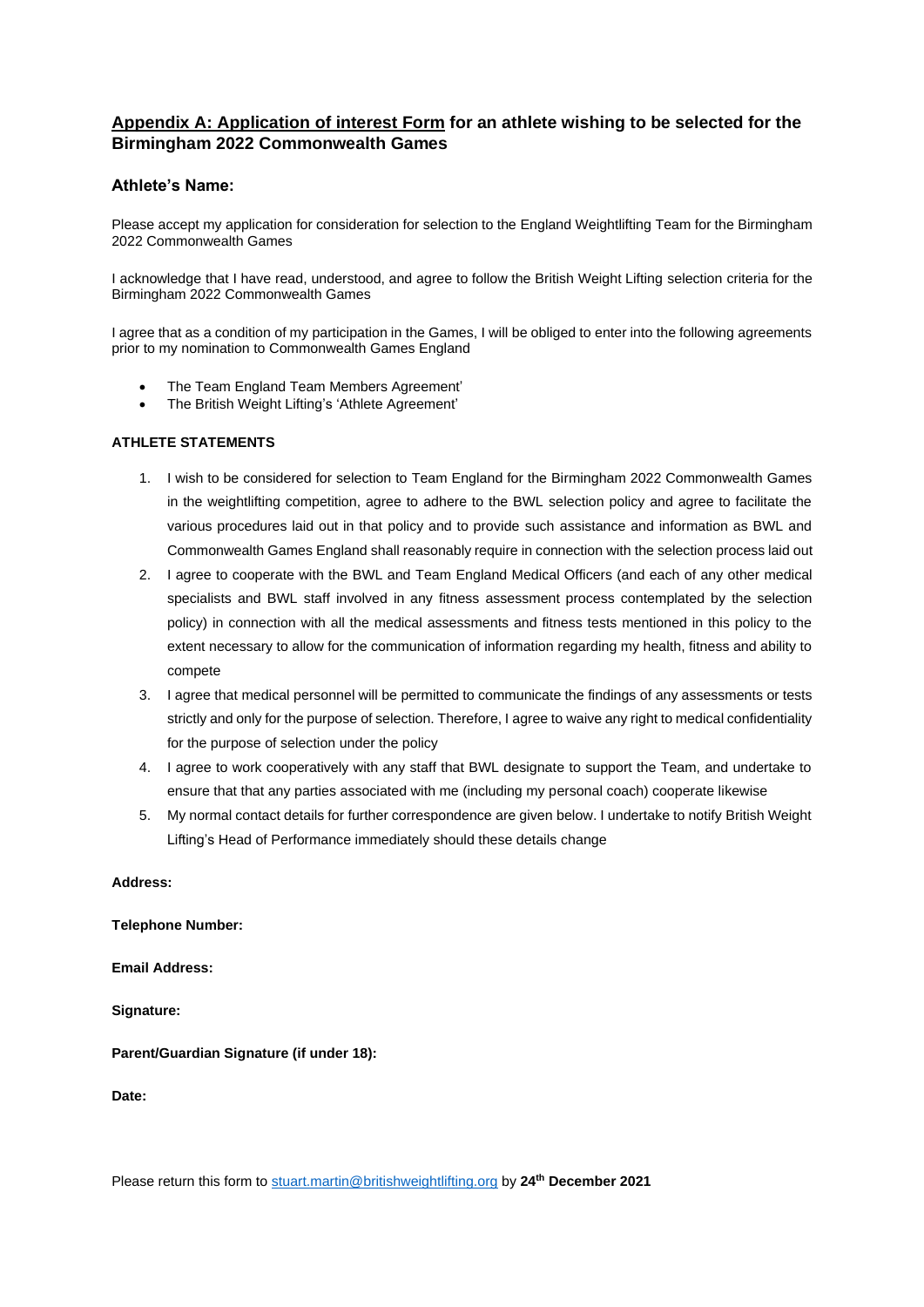# **Appendix B: Athlete's Chosen Weight Category for Birmingham 2022 Commonwealth Games for those athletes who are eligible in more than one Commonwealth Games category on the IWF/CWF ranking list at the end of the qualification period on the 28/February 2022**

Athlete's Full Name:

Please accept this form as confirmation of the category I would like to be considered for selection in (in order of priority) to represent the England Weightlifting Team at the Birmingham 2022 Commonwealth Games

I acknowledge that I have read, understood, and agree to follow the British Weight Lifting Selection policy and process for the Birmingham 2022 Commonwealth Games

I understand that in accordance with the 'Commonwealth Games Weightlifting Athlete allocation policy' I can only be eligible for selection in one Bodyweight category and that BWL must confirm this category with the IWF/CWF/CGF by the 28<sup>th</sup> of February 2022.

I wish to be considered for selection in the following bodyweight category:

*(Please write an x in the box corresponding to your chosen weight category)*

## **Women's Categories**

| w49 | w <sub>55</sub> | w <sub>59</sub> | w <sub>64</sub> | W7' | w76 | w87 | w87- |
|-----|-----------------|-----------------|-----------------|-----|-----|-----|------|
|     |                 |                 |                 |     |     |     |      |

#### **Men's Categories**

| m <sub>55</sub> | m <sub>61</sub> | m67 | m73 | m81 | m96 | m109 | m109+ |
|-----------------|-----------------|-----|-----|-----|-----|------|-------|
|                 |                 |     |     |     |     |      |       |

## **Athlete's Signature:**

## **Athlete's Name (Printed):**

**Date** 

Please return this form to stuart.martin@britishweightlifting.org no later than 12:00 on Sunday the 20th February 2022